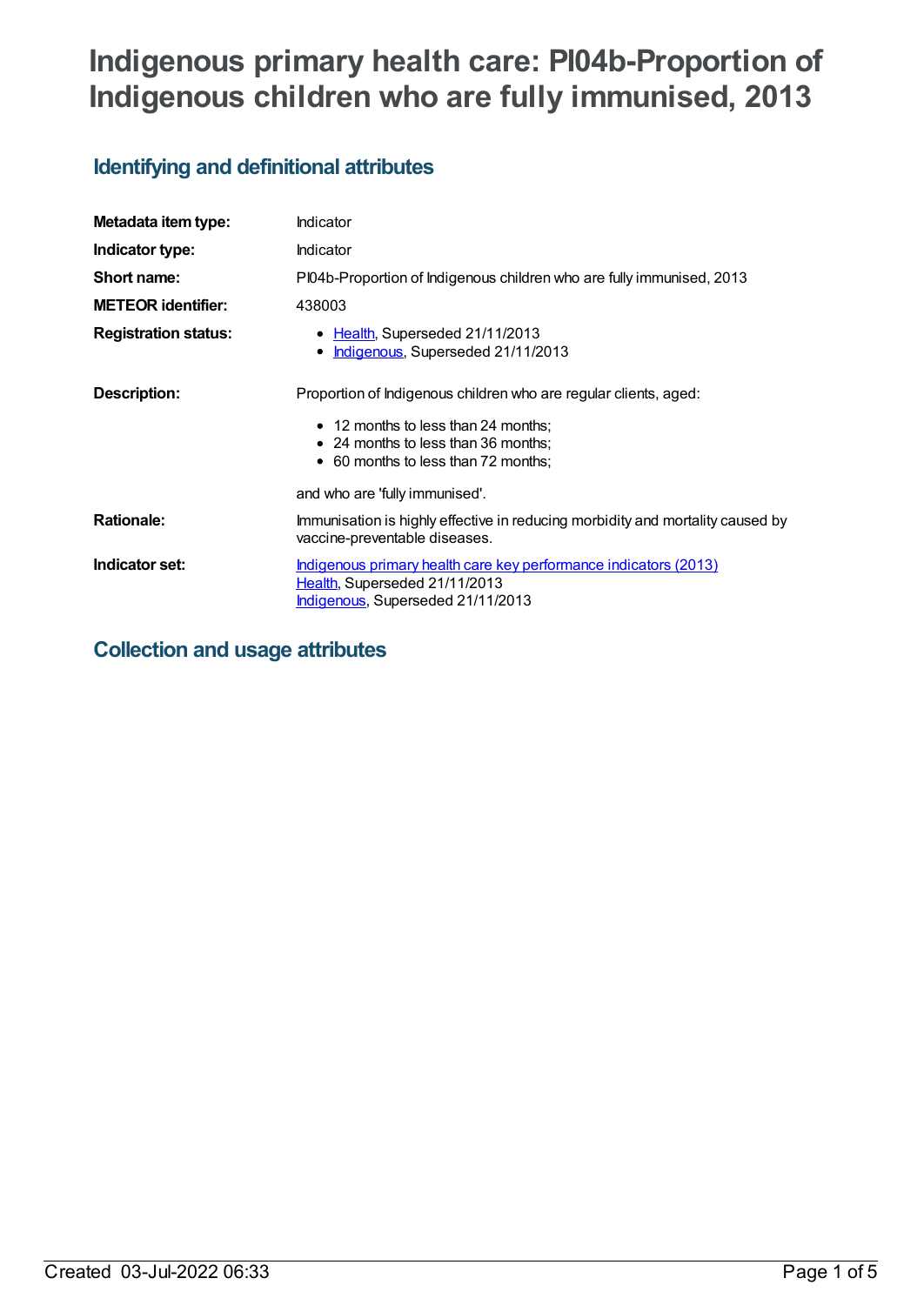#### **Computation description:** Proportion of Indigenous children who are regular clients, aged:

- 12 months to less than 24 months;
- 24 months to less than 36 months;
- 60 months to less than 72 months;

and who are 'fully immunised'.

|                     | 'Regular client' refers to a client of an OATSIH-funded primary health care service<br>(that is required to report against the Indigenous primary health care key<br>performance indicators) who has an active medical record; that is, a client who has<br>attended the OATSIH-funded primary health care service at least 3 times in 2<br>years. |
|---------------------|----------------------------------------------------------------------------------------------------------------------------------------------------------------------------------------------------------------------------------------------------------------------------------------------------------------------------------------------------|
|                     | Presented as a percentage.                                                                                                                                                                                                                                                                                                                         |
|                     | This indicator is calculated separately for each age milestone.                                                                                                                                                                                                                                                                                    |
|                     | 'Fully immunised' status is determined in accordance with the National<br>Immunisation Program Schedule. The childhood vaccinations essential to be<br>considered 'fully immunised' include:                                                                                                                                                       |
|                     | • DTPa (diphtheria, tetanus, pertussis)<br>• HiB (haemophilus influenzae type B)<br>$\bullet$ Polio<br>• Hep B (hepatitis B)<br>• MMR (measles, mumps, rubella).                                                                                                                                                                                   |
|                     | A child is considered 'fully immunised' if they have received the following<br>vaccinations by the specified age milestones:                                                                                                                                                                                                                       |
|                     | • At 12 months: 3 doses DTPa; 3 doses Polio; 2 or 3 doses HiB; 2 or 3<br>doses Hep B<br>• At 24 months: 3 doses DTPa; 3 doses Polio; 3 or 4 doses HiB; 3 doses Hep<br>B; 1 dose MMR<br>• At 60 months: 4 doses DTPa; 4 doses Polio; 2 doses MMR.                                                                                                   |
| <b>Computation:</b> | (Numerator ÷ Denominator) x 100                                                                                                                                                                                                                                                                                                                    |
| Numerator:          | Calculation A: Number of Indigenous children who are regular clients, aged 12<br>months to less than 24 months and who are 'fully immunised'.                                                                                                                                                                                                      |
|                     | Calculation B: Number of Indigenous children who are regular clients, aged 24<br>months to less than 36 months and who are 'fully immunised'.                                                                                                                                                                                                      |
|                     | Calculation C: Number of Indigenous children who are regular clients, aged 60<br>months to less than 72 months and who are 'fully immunised'.                                                                                                                                                                                                      |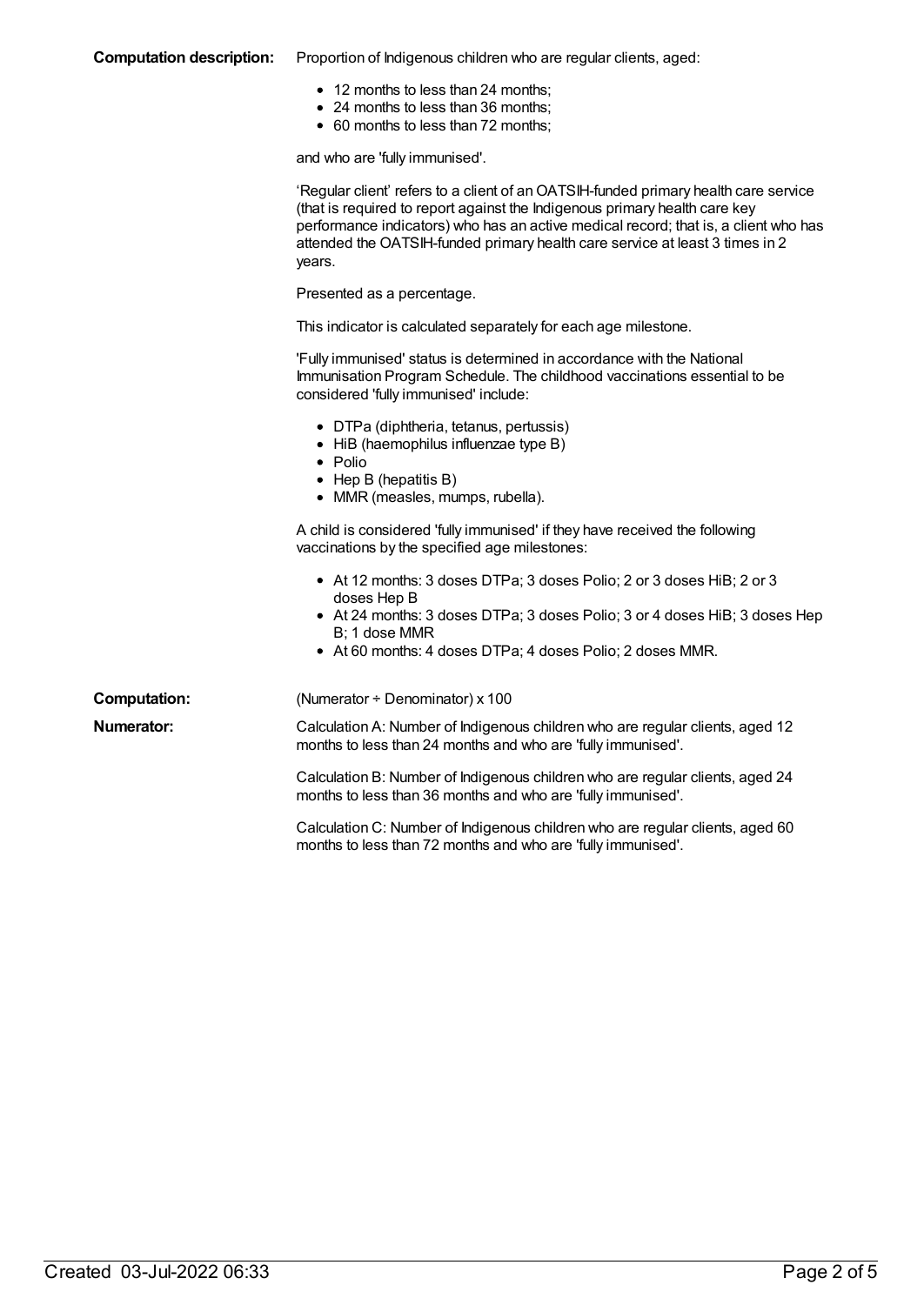[Person—Indigenous](https://meteor.aihw.gov.au/content/291036) status, code N

**Data Source**

[Indigenous](https://meteor.aihw.gov.au/content/430643) primary health care data collection

**NMDS / DSS**

[Indigenous](https://meteor.aihw.gov.au/content/430629) primary health care DSS 2012-14

**Data Element / Data Set**

[Person—age,](https://meteor.aihw.gov.au/content/303794) total years N[NN]

**Data Source**

[Indigenous](https://meteor.aihw.gov.au/content/430643) primary health care data collection

**NMDS / DSS**

[Indigenous](https://meteor.aihw.gov.au/content/430629) primary health care DSS 2012-14

**Data Element / Data Set**

[Person—regular](https://meteor.aihw.gov.au/content/436639) client indicator, yes/no code N

**Data Source**

[Indigenous](https://meteor.aihw.gov.au/content/430643) primary health care data collection

**NMDS / DSS**

[Indigenous](https://meteor.aihw.gov.au/content/430629) primary health care DSS 2012-14

**Data Element / Data Set**

[Child—fully](https://meteor.aihw.gov.au/content/457664) immunised recorded indicator, yes/no code N

**Data Source**

[Indigenous](https://meteor.aihw.gov.au/content/430643) primary health care data collection

**NMDS / DSS**

[Indigenous](https://meteor.aihw.gov.au/content/430629) primary health care DSS 2012-14

**Denominator:** Calculation A: Total number of Indigenous children who are regular clients and aged 12 months to less than 24 months.

> Calculation B: Total number of Indigenous children who are regular clients and aged 24 months to less than 36 months.

Calculation C: Total number of Indigenous children who are regular clients and aged 60 months to less than 72 months.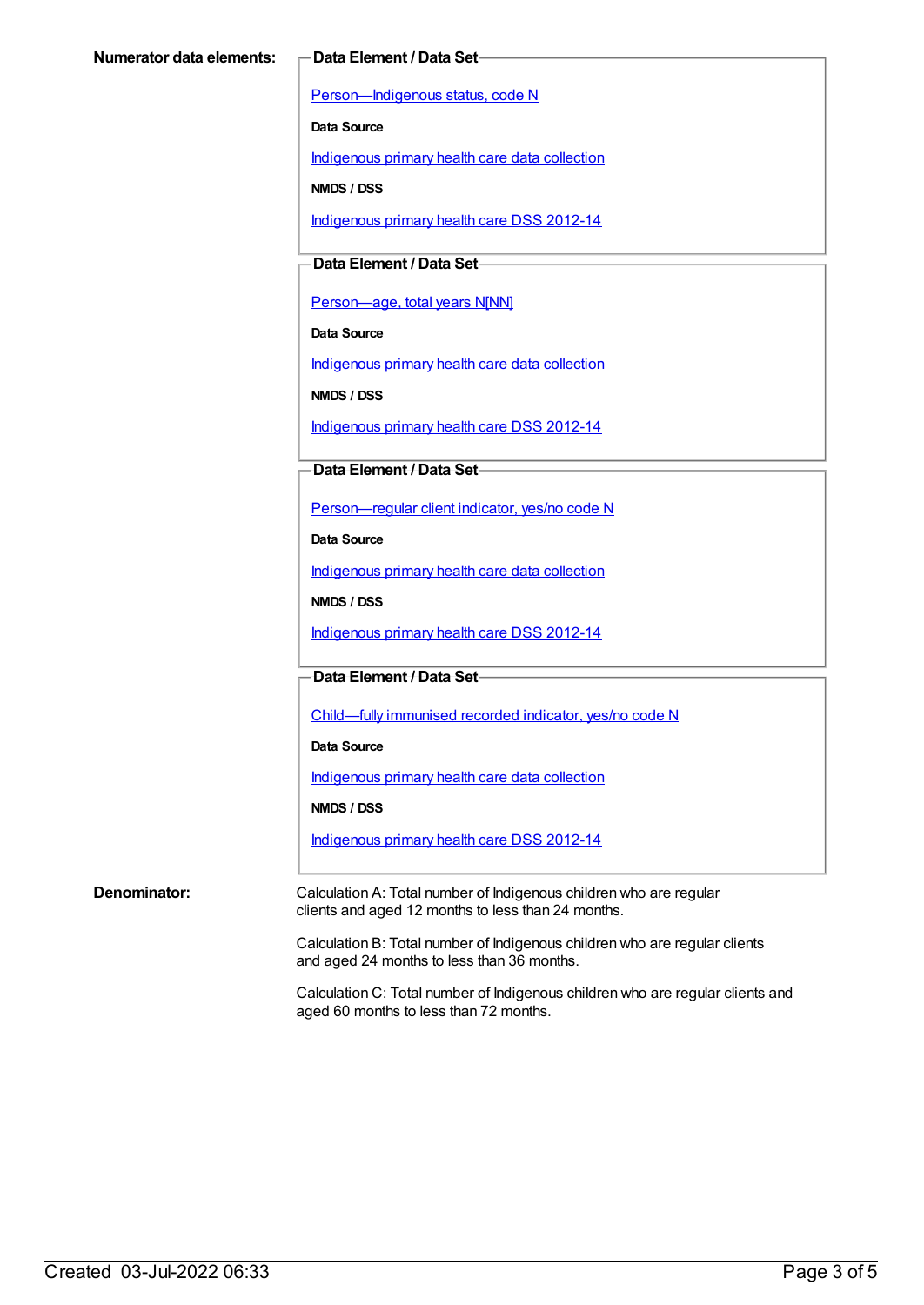| Denominator data |  |
|------------------|--|
| elements:        |  |

#### **Data Element / Data Set**

[Person—Indigenous](https://meteor.aihw.gov.au/content/291036) status, code N

**Data Source**

[Indigenous](https://meteor.aihw.gov.au/content/430643) primary health care data collection

**NMDS / DSS**

[Indigenous](https://meteor.aihw.gov.au/content/430629) primary health care DSS 2012-14

**Data Element / Data Set**

[Person—age,](https://meteor.aihw.gov.au/content/303794) total years N[NN]

**Data Source**

[Indigenous](https://meteor.aihw.gov.au/content/430643) primary health care data collection

**NMDS / DSS**

[Indigenous](https://meteor.aihw.gov.au/content/430629) primary health care DSS 2012-14

#### **Data Element / Data Set**

[Person—regular](https://meteor.aihw.gov.au/content/436639) client indicator, yes/no code N

**Data Source**

[Indigenous](https://meteor.aihw.gov.au/content/430643) primary health care data collection

**NMDS / DSS**

[Indigenous](https://meteor.aihw.gov.au/content/430629) primary health care DSS 2012-14

### **Representational attributes**

| <b>Representation class:</b> | Proportion |
|------------------------------|------------|
| Data type:                   | Real       |
| Unit of measure:             | Person     |

#### **Indicator conceptual framework**

| Framework and | Effective/Appropriate/Efficient |
|---------------|---------------------------------|
| dimensions:   |                                 |

### **Data source attributes**

**Data sources: Data Source**

[Indigenous](https://meteor.aihw.gov.au/content/430643) primary health care data collection

**Frequency**

6 monthly

**Data custodian**

Australian Institute of Health and Welfare.

### **Source and reference attributes**